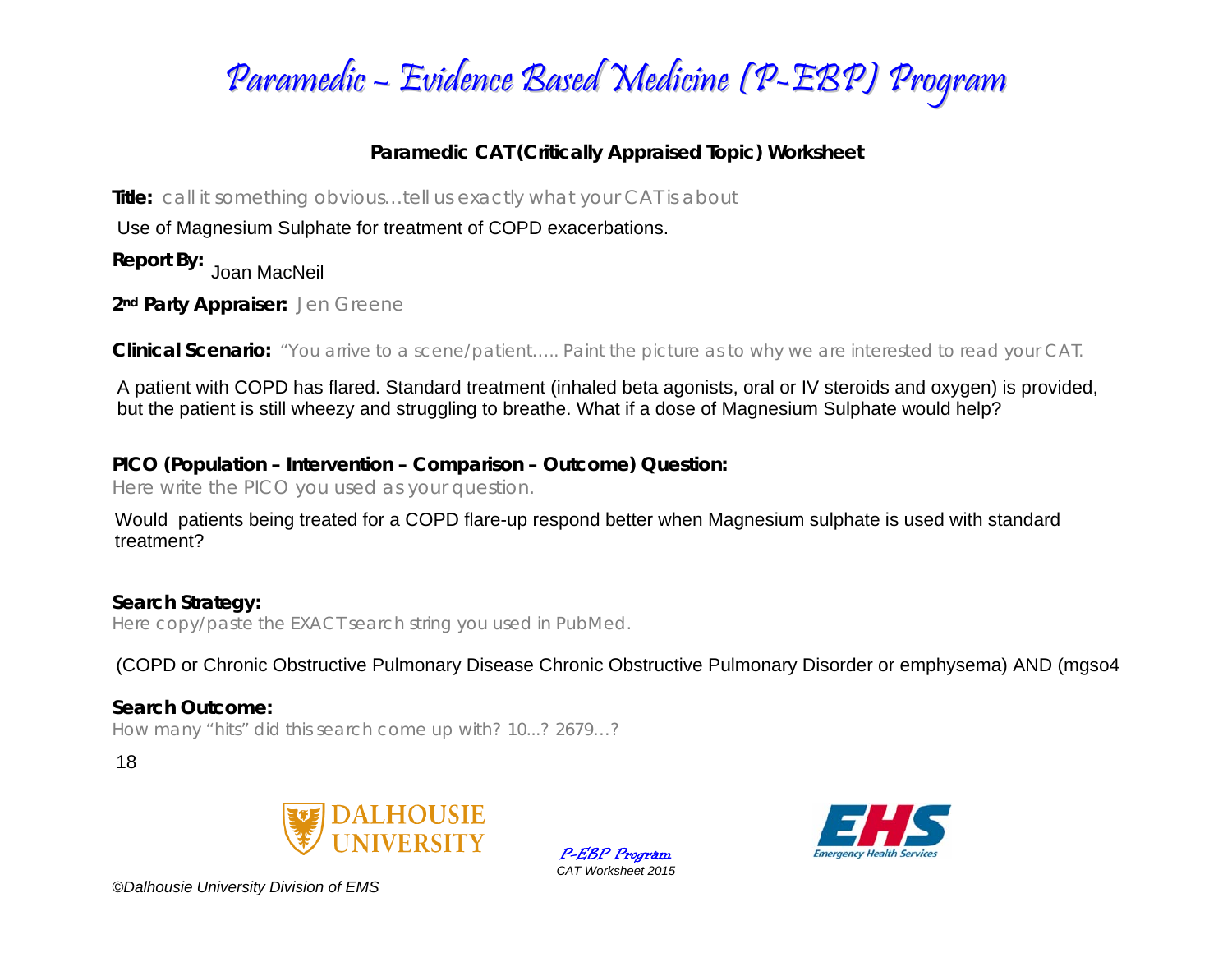## Paramedic – Evidence Based Medicine (P-EBP) Program

**Relevant Papers:** 

| <b>AUTHOR, DATE</b> | POPULATION:<br>SAMPLE<br><b>CHARACTERISTICS</b>                                                                                                                                                                                                                                   | <b>DESIGN (LOE)</b>                | <b>OUTCOMES</b>                                                                                                               | <b>RESULTS</b>                                                                                                                                                   | STRENGTHS/<br>WEAKNESSES                                                                                                                                                                                                                                                                                                                                                                                            |
|---------------------|-----------------------------------------------------------------------------------------------------------------------------------------------------------------------------------------------------------------------------------------------------------------------------------|------------------------------------|-------------------------------------------------------------------------------------------------------------------------------|------------------------------------------------------------------------------------------------------------------------------------------------------------------|---------------------------------------------------------------------------------------------------------------------------------------------------------------------------------------------------------------------------------------------------------------------------------------------------------------------------------------------------------------------------------------------------------------------|
| Skorodin, 1995      | 72 patients. Inclusion: AECOPD, PEF <250, >35<br>yo, met the dx criteria for chronic bronchitis and/or  <br>emphysema as defined by the American Thoracic<br>Society. Exclusion: fever, hypotension, CRF,<br>clinical sx pneumonia, PEF >500 after standard<br>dose of albuterol. |                                    | Change in dyspnea,<br>MIP, MEP. PEF, hospital<br>admission, return visits                                                     | Statistically significant difference in PEF<br>$(P = 0.03)$ . No significant differences for<br>dyspnea, MIP, MEP, hospitalization or<br>return visits/ 2 weeks. | S - Only a single treatment prior to the intervention,<br>Eliminated confounders that wouldn't be expected to<br>respond to MgSO4 (pneumonia)<br>W - 'standard care' was less than expected (perhaps<br>related to the age of the study), small sample size with<br>only 2 women (VA Hospital), didn't differentiate between<br>types of COPD (ie emphysema & chronic bronchitis) or<br>exclude asthma specifically |
| Mukerji, 2015       | 33 patients. Inclusion: > 35 yo, AECOPD, FEV1<br><50% expected Exclusion: unable to do<br>spirometry, pneumothorax, hypotension, any other<br>serious medical condition, hx of 'asthma-type'<br>COPD, need for mechanical ventilation or NIV                                      | $\mathbf{III}$                     | Change in FEV1 &/or FVC,<br>hospital admission & LOS,<br>Need for NIV or mechanical<br>ventilation                            | Improved FEV1 & FVC at 2 hrs<br>post MgSO4, no statistically<br>significant difference in other<br>markers                                                       | S - Well designed double blinded protocol with multiple<br>quality checkpoints & clearly defined 'standard care',<br>eliminated asthma from the COPD options<br>W - Very small sample size, did not exclude possible<br>infectious causes, large block of prepared syringes led to<br>uneven enrollment numbers, didn't differentiate between<br>types of COPD (ie emphysema & chronic bronchitis)                  |
|                     | AECOPD = Acute exacerbation<br>of chronic obstructive pulmonary<br>disease<br>$CRF =$ Chronic renal failure                                                                                                                                                                       | $MgSO4 =$<br>magnesium<br>sulphate | $FEV1 = Forced$ expiratory volume<br>$FVC = Fored$ vital capacity<br>$LOS = Length of stay$<br>NIV - Non-invasive ventilation | MIP = Maximum inspiratory pressure<br>$MEP = Maximum$ expiratory pressure<br>$PEF = Peak$ expiratory flow                                                        |                                                                                                                                                                                                                                                                                                                                                                                                                     |

**Comments:** *Any additional information about your search results.*

Search results improved with addition of simple terms like intravenous, but did not completely weed out alternative administration routes. Very few well done studies resulted from the search regardless of criteria used.

**Consider:** *Why would you NOT change practice, based on these articles?*

Evidence from these studies was not yet compelling enough to convince me that IV MgSO4 should be added to the standard regime.

**Clinical Bottom Line:** *Give me a one-two liner on the answer you found.*

There is conflicting evidence on the use of MgSO4 for COPD. More and better designed studies are required before this practicechange can be supported



P-EBP Program *CAT Worksheet 2015* 



*©Dalhousie University Division of EMS*